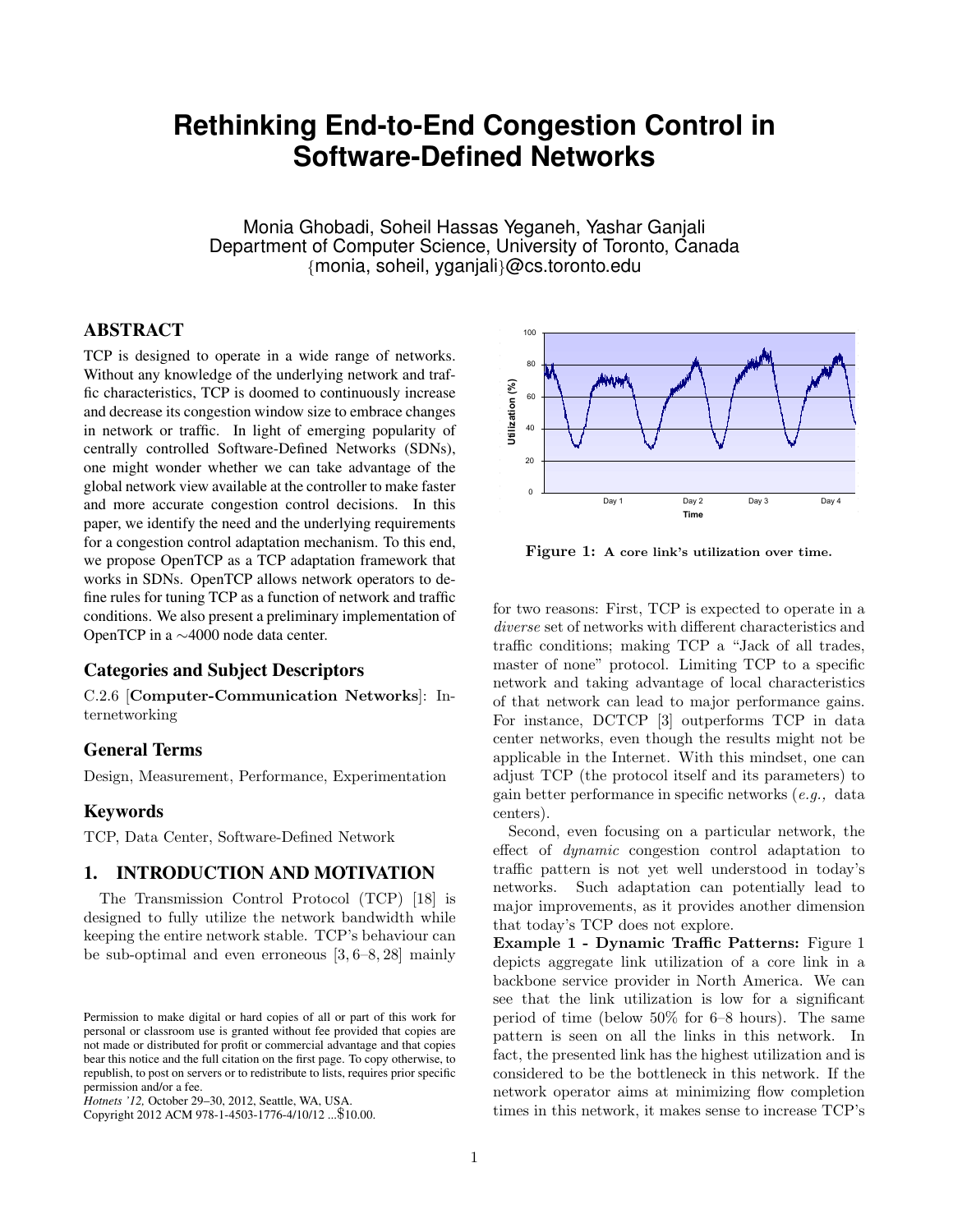initial congestion window size  $(int\_cwnd)$  when the network is not highly utilized (we focus on internal traffic in this example). Ideally, the exact value of init\_cwnd should be a function of the network-wide state (here, the number of flow initiations in the system), and how aggressive the operator wants the system to behave (*congestion control policy*). The operator can define a policy like: if link utilization is below 50%, increase *init\_cwnd* to 20 segments. Given the appropriate mechanisms the operator might even dynamically choose the right value for the initial congestion window.

Example 2 - Paced TCP: Let us consider a data center network with small buffer switches. To suppress the burstiness in this network, one may use paced TCP [32]. It has been shown that paced TCP is beneficial only if the total number of concurrent flows are below a certain threshold [15]. In a large data center with thousands to millions of concurrent flows, it is almost impossible to guarantee that the number of active flows will always be less than any threshold. Therefore, providers are reluctant to enable pacing despite its proven effectiveness. However, if we have a system that can measure the number of active flows, we can dynamically switch between paced TCP and regular TCP to ensure the system is always at its peak performance.

Clearly, adapting TCP requires meticulous consideration of the network characteristics and traffic patterns. The fact that TCP relies solely on end-to- end measurements of packet loss or delay as the only sources of feedback from the network means that TCP can, at its best, have a very limited view of the network state (e.g., the trajectory of available bandwidth, congested links, network topology, and traffic). Thus, a natural question here is:

Can we build a system that observes the state and dynamics of a computer network and adapts TCP's behaviour accordingly?

If the answer to this question is positive, it can simplify tuning different TCP parameters (Example 1). It can also facilitate dynamically changing the protocol itself (Example 2).

OpenTCP: This paper takes the first step in addressing the need for a systematic way of adapting TCP to network and traffic conditions. We present OpenTCP as a system for dynamic adaptation of TCP based on network and traffic conditions in Software-Defined Networks (SDNs) [21]. OpenTCP mainly focuses on internal traffic in SDN-based data centers for four reasons: (i) the SDN controller already has a global view of the network (such as topology and routing information),  $(ii)$  the controller can collect any relevant statistics (such as link utilization and traffic matrix),  $(iii)$  it is straightforward to realize OpenTCP as a



Figure 2: The Oracle, switches, and Congestion Control Agents are the three components of OpenTCP.

control application in SDNs, and  $(iv)$  the operator can easily customize end-hosts' TCP stack.

Our preliminary implementation of OpenTCP has been deployed in a high-performance computing (HPC) data center with ∼4000 hosts. We use OpenTCP to tune TCP parameters in this environment to show how it can simplify the process of adapting TCP to network and traffic conditions. We also show how modifying TCP using OpenTCP can improve the network performance. Our experiments show that using OpenTCP to adapt init cwnd based on link utilization leads to up to 59% reduction in flow completion times. OpenTCP and related work: OpenTCP is orthogonal to previous works improving TCP's performance. It is not meant to be a new variation of TCP. Instead, it complements previous efforts by making it easy to switch between different TCP variants automatically (or in a semi-supervised manner), or to tune TCP parameters based on network conditions. For instance, one can use OpenTCP to either utilize DCTCP or CUBIC in a data center environment. The decision on which variant to use is made in advance through the congestion control policies defined by the network operator.

# 2. OPENTCP ARCHITECTURE

OpenTCP collects data regarding the underlying network state (e.g., topology and routing information) as well as statistics about network traffic (e.g., link utilization and traffic matrix). Then, using this aggregated information and based on congestion control policies defined by the network operator, OpenTCP decides on a specific set of adaptations for TCP. Subsequently, OpenTCP sends periodic Congestion Update Epistles or CUEs to the end-hosts that, in turn, update their TCP variant using a simple kernel module.

Figure 2 presents the schematic view of how OpenTCP works. As shown, OpenTCP's architecture has three main components. The **Oracle** is a SDN controller application that lies at the heart of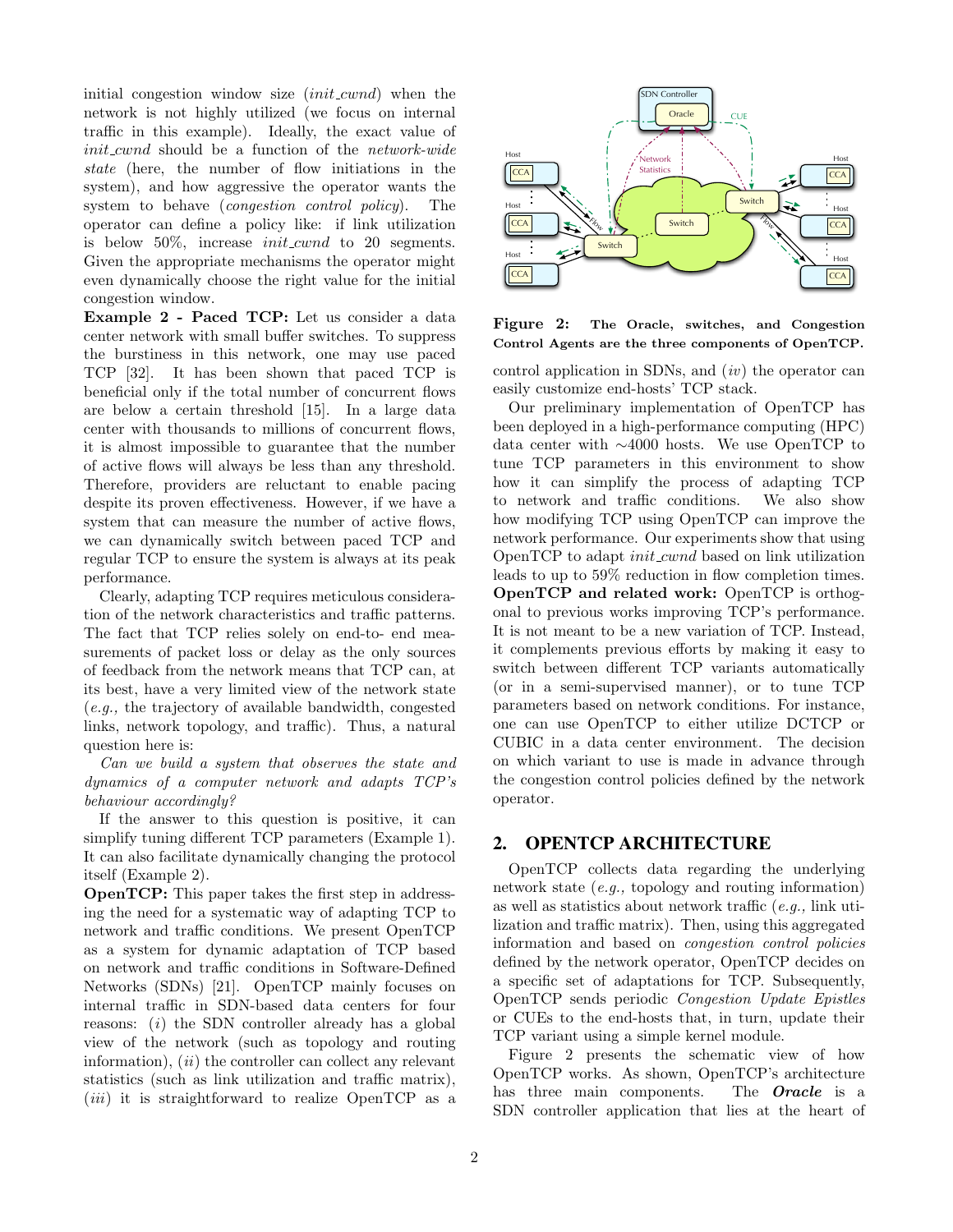OpenTCP. It collects information about the underlying network and traffic. Then, based on congestion control policies defined by the network operator, the Oracle finds the appropriate changes needed to adapt TCP. Finally, it distributes update messages (CUEs) to endhosts. Network switches are typical SDN-compatible switches, which in addition to forwarding can collect traffic statistics. A Congestion Control Agent  $(CCA)$  is a kernel module installed at each end-host. CCAs receive update messages from the Oracle via the network switches and are responsible for modifying the TCP stack at each host.

Congestion control policies: Although OpenTCP is designed to dynamically adapt TCP, all major decisions are made by the network operator in the form of congestion control policies. Congestion control policies are used to specify which statistics need to be collected, what is the target operational goal  $(e.g., to reduce flow)$ completion times, or to maximize the utilization of a specific link), the constraints that need to be satisfied, and how to map OpenTCP updates to changes in individual TCP sessions. As part of congestion control policies, the operator can define a set of preconditions that need to be satisfied before any modifications are made to specific TCP sessions. This creates a controlled environment that the operator can use to modify TCP without the risk of making the network unstable.

Modify TCP at end-hosts: A key decision to be made here is how OpenTCP changes TCP's behaviour. The two options are  $(i)$  we can implicitly change TCP's behaviour by modifying the feedback provided to TCP sources (for example through ECN bits), or  $(ii)$  we can explicitly change TCP by having an agent running on each end-host that can update TCP on demand. The first option does not require any changes in the endhosts, however, we don't have much flexibility in making the changes we want. As long as our end-hosts are under a single administrative control, changing them is feasible. This is true for example in a data center environment. As a result, we have designed OpenTCP under the assumption that we can change end-hosts and install a lightweight agent that can explicitly change TCP sessions. Taking advantage of today's extendible TCP implementations, we can easily modify TCP and even introduce completely new congestion control schemes when needed.

Two-timescale control: OpenTCP goes through a cycle of three steps:  $(i)$  data collection,  $(ii)$  CUE generation, and (iii) TCP adaptation. These steps are repeated with a pre-determined period of T seconds. The exact value of T is a choice of the network operator. In order to keep the network stable, T needs to be orders of magnitude slower than the network  $RTT$ . Intuitively, by slowly modifying TCP parameters, OpenTCP gives each TCP session enough time to become stable before updating its state. Moreover, by updating the system in a timescale which is orders of magnitude slower than the network  $RTT$ , OpenTCP can ensure a low overhead on the SDN controller.

Transitioning between TCP variants: OpenTCP can be used to choose between two or more variants of TCP based on network and traffic conditions. Let us consider K variants of TCP, say  $P_1, P_2, \ldots, P_K$ . Previous works by Tang et al. [26, 27] suggests that OpenTCP can keep the system stable as long as we have the following three conditions:

1.  $\forall i, j : 1 \leq i, j \leq K$ ,  $P_i$  and  $P_j$  have *compatible* congestion measures;

2.  $\forall i: 1 \leq i \leq K$ , the network is stable under  $P_i$ ; the utility functions are concave and monotonic; and

3. Changes are applied at a slow timescale  $(T)$ compared to the timescale of TCP window dynamics  $(RTT)$ , which we call fast timescale.

Intuitively, having compatible congestion measures means that even though different TCP variants react to different congestion signals (e.g., Reno to packet loss probability and FAST [29] to queueing delay) the measures can be related through a price mapping function as shown in [27]. Having a two timescale scheme, ensures that each flow can reach steady state before another round of changes is applied. We leave a more formal description of congestion measure compatibility and the proof of stability to future work.

OpenTCP and non-SDNs: OpenTCP is explicitly designed for SDNs. The existence of a centralized controller, with access to the global state of the network, and switches, which can be used to collect flow and link level statistics, make SDNs the perfect platform for OpenTCP. Having said that, one can use OpenTCP in a traditional network (non-SDN) as long as we can collect the required network state and traffic statistics. Clearly, this requires more effort and might have a higher overhead in a traditional network since we do not have a centralized controller and the built-in statistics collection features. As a workaround, in the absence of an SDN controller, we can use a dedicated node in the network to act as the Oracle. We can use SNMP to collect general link level statistics (e.g., utilization and drop rate). Also, we can use CCAs to collect flow related information  $(e.g.,$  number of active flows). The Oracle can query the switches and CCAs to collect different statistics and if needed to aggregate them to match the statistics available in SDNs. This needs to be done with extra care, so that the overhead remains low, and the data collection system does not have a major impact on the underlying network traffic.

Feasibility, stability, and improvements: As a proof of concept, we have deployed OpenTCP in a HPC data center. We present a simple case study of OpenTCP that adaptively adjusts initial congestion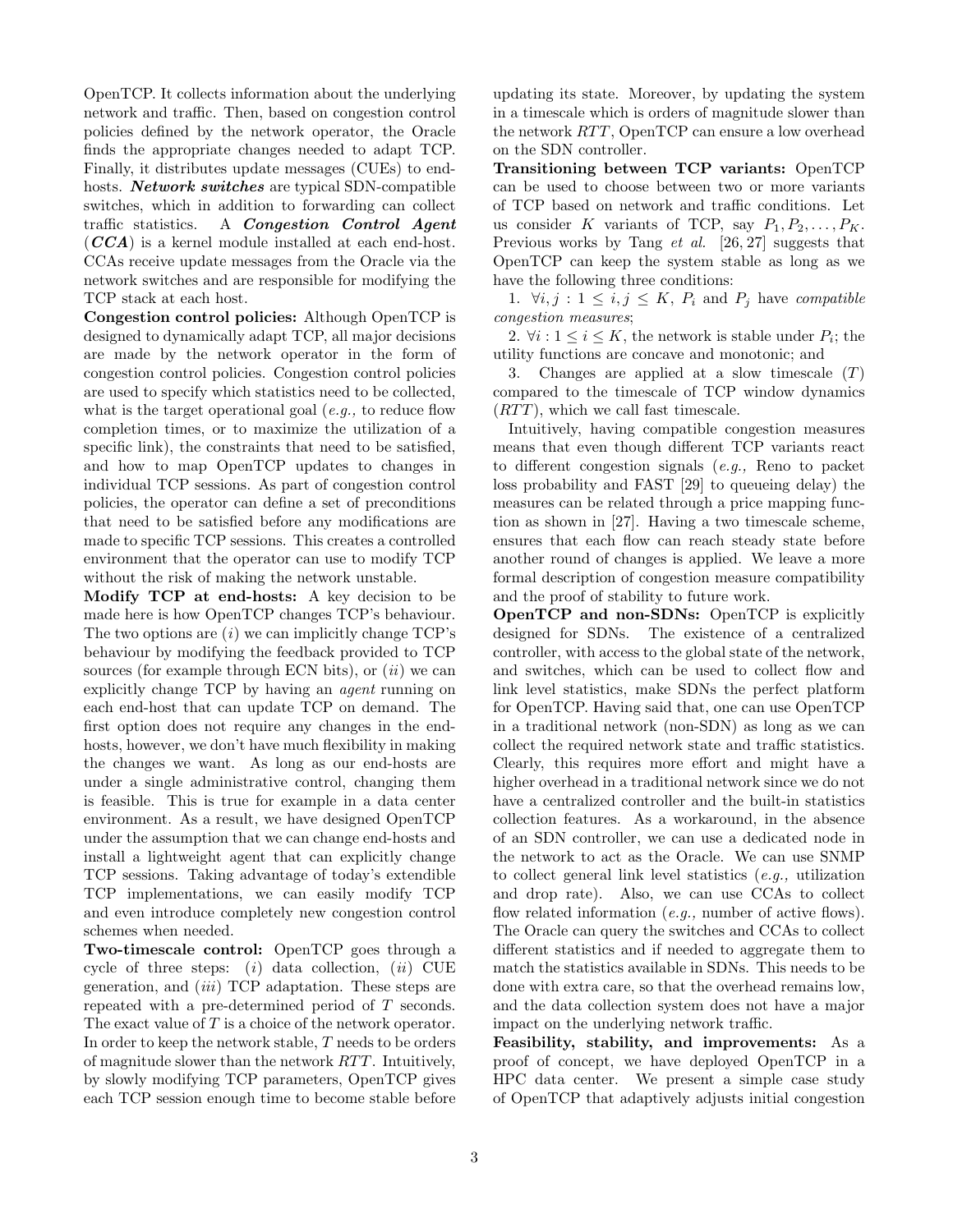

Figure 3: The topology of SciNet, the HPC data center network used for deploying and evaluating OpenTCP.

window size and Retransmission Time Out (RTO). Throughout this study, we demonstrate how OpenTCP simplifies the process of adapting TCP to varying network conditions. Interestingly, such an adaption results in up to 59% improvement in flow completion times while keeping the network stable.

# 3. EVALUATION

In this section, we evaluate the performance of a preliminary OpenTCP implementation at SciNet [2] the largest HPC data center in Canada. Through a course of 20 days, we enabled OpenTCP and collected  $\sim$ 200TB of packet level trace as well as flow and link level statistics.

Set-up: The topology of SciNet is illustrated in Figure 3. There are 92 racks, each of 42 servers. Each server connects to a Top of Rack switch (ToR) via 1Gbps Ethernet. The ToRs are Blade Network Technologies Gigabit switches. Each end-host in SciNet runs Linux 2.6.18 with BIC [30] as the default TCP. SciNet consists of  $3,864$  nodes with a total of  $30,912$ cores (Intel Xeon Nehalem) at 2.53GHz, with 16GB RAM per node. ToR switches are connected to a core Myricom Myri-10G 256-Port 10GigE Chassis.

Traffic Characterization: We recognize two types of co-existing TCP traffic in our traces:  $(i)$  MPI traffic and  $(ii)$  distributed file system flows. We measure that the majority of MPI flows are less than 10MB in size. In parallel to MPI flows, the distributed file system traffic ranges from 20B to 62GB in size. Moreover, we observe two utilization patterns in SciNet. First, 80% of the time, link utilizations are below 50%. Second, there are congestion epochs in the network where both edge and core links experience high levels of utilization, and thus packet losses. We find these patterns analogous to previous studies of data center traffic  $[3, 4, 24]$ .

Methodology: We run a series of experiments to study how OpenTCP impacts flow completion time and packet drop rates. Throughout our experiments,



Figure 4: Comparing the CDF of FCT of  $OpenTCP_1$ ,  $OpenTCP_2$ , and default TCP while running the "all-toall" IMB benchmark.

we set OpenTCP's slow timescale  $(T)$  to 1min, unless otherwise stated, directing OpenTCP to collect statistics and send CUEs once every 1min. In this environment the fast timescale  $(RTT)$  is less than 1ms. To evaluate the impact of OpenTCP in an apples-withapples fashion, we split the servers into two sets with OpenTCP enabled on one of these two sets only  $(i.e.,$ half of the nodes).

Benchmarks: In order to study different properties of OpenTCP, we use Intel MPI Benchmarks (IMB) [1] as well as sample user jobs in SciNet. These benchmarks cover a wide range of computing applications, have different processing and traffic load characteristics, and stress the SciNet network in multiple ways. We also use sample user jobs (selected from the poll of jobs submitted by real users) to have an understanding of the behaviour of the system under typical user generated workload patterns. Due to lack of space, the results presented here are for "all-to-all" IMB benchmark. We measured similar consistent results with other IMB benchmarks as well as sample user jobs.

Our first experiment with OpenTCP aims at reducing the Flow Completion Times (FCTs) by updating init\_cwnd and RTO for TCP flows. We have observed that in SciNet, there is a strong correlation between MPI job completion times and the tail of FCT. Therefore, reducing FCTs will have a direct impact on job completion times.  $OpenTCP_1$  collects link utilizations, drop rate, and number of live flows and sets the initial congestion window to 20 segments and RTO to 2ms as long as the maximum link utilization is kept below 70%. If the link utilization goes above 70% for any of the links, the Oracle will stop sending CUEs and CCAs will fall back to the default values of the initial congestion window size and the RTO.

While  $OpenTCP_1$  aims at improving FCTs by adapting init cwnd and ignoring packet drops, we define a second variant called  $OpenTCP_2$  which improves upon  $OpenTCP_1$  by keeping the packet drop rate below 0.1%. This means that when the CCA observes a packet drop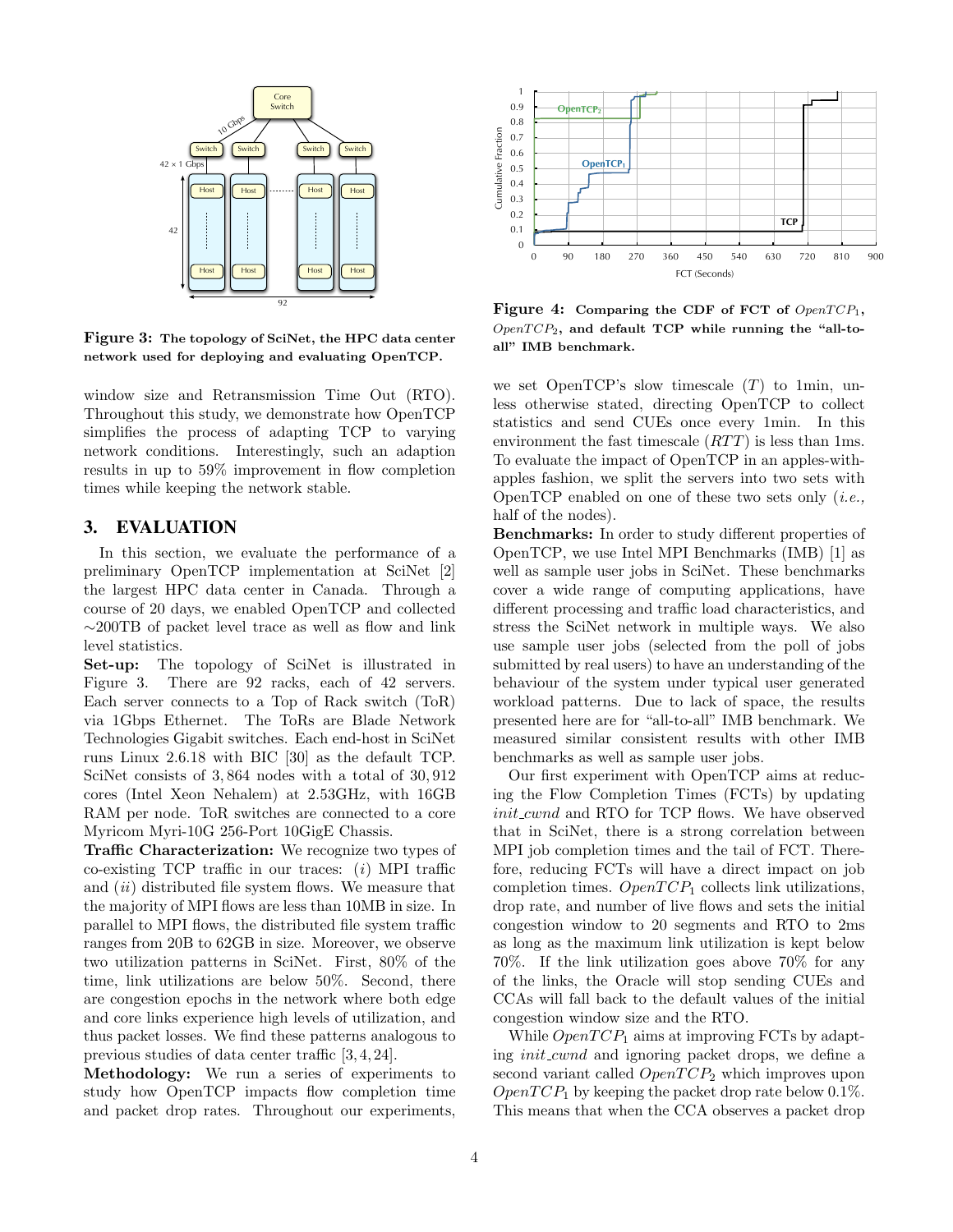

Figure 5: Comparing the CDF of drop rate of  $OpenTCP_1, OpenTCP_2, and default TCP while running$ the "all-to-all" IMB benchmark.

rate above 0.1% it reverts the initial congestion window size and the RTO to their default values.

Impact on flow completion time: Figure 4 depicts the CDF of flow completion times for  $OpenTCP_1$ ,  $OpenTCP_2$ , and unmodified TCP. Here, the tail of FCT curve for  $OpenTCP_1$  is almost 64% shorter compared to unmodified TCP. As we mentioned before, this leads to a faster job completion time in our experiments. Additionally, more than 45% of the flows finish in less than 260 seconds in  $OpenTCP_1$ , which indicates a 62% improvement compared to unmodified TCP. Similarly,  $OpenTCP_2$  helps 80% of flows to finish in a fraction of a second which is a significant improvement, even compared to  $OpenTCP_1$ . This is because of  $OpenTCP_2$ 's fast reaction to drop rate at the end-hosts. In  $OpenTCP_2$ , the tail of the FCT curve is 324 seconds which is 59% improvement compared to the unmodified TCP. The FCT tail of  $OpenTCP_2$  is slightly (8%) longer than  $OpenTCP_1$  since it incorporates conditional CUEs and does not increase *init\_cwnd* aggressively.

Impact on congestion window size: The improvements in FCTs are direct result of increasing *init\_cwnd*. Our analysis showed that in the case of unmodified TCP, more than 70% of packets are sent while the source has a congestion window size of three, four, or five segments. OpenTCP however, is able to operate at a larger range for congestion window sizes: more than 50% of packets are sent while the congestion window size is greater than 5 segments (figure not shown due to space limitation).

Impact on packet drop rate: The FCT improvements in  $OpenTCP_1$  and  $OpenTCP_2$  come at a price. Clearly, operating at larger congestion window sizes will result in a higher probability of congestion in the network, and thus, may lead to packet drops. As Figure 5 shows, the drop rate distribution for unmodified TCP has a shorter tail compared to  $OpenTCP_1$  and  $Open TCP_2$ . As expected,  $Open TCP_1$  introduces a considerable amount of drops in the network since the

Table 1: The approximate OpenTCP overhead for a network with ∼4000 nodes and ∼100 switches for different Oracle refresh cycles.

| Oracle refresh cycle<br>Overhead | $1$ min | $5 \text{ min}$ | $10 \text{ min}$ |
|----------------------------------|---------|-----------------|------------------|
| Oracle CPU Overhead $(\%)$       | 0.9     | 0.0             | 0.0              |
| CCA CPU Overhead $(\%)$          | 0.5     | 0.1             | 0.0              |
| Data Collection (Kbps)           | 453     | 189             | 95               |
| CUE Dissemination (Kbps)         | 530     | 252             | 75               |

CUEs are not conditional and thus the CCAs do not react to packet drops.  $OpenTCP_2$  has no drops for more than 81% of the flows. This is a significant improvement over unmodified TCP. However, the highest 18% of drops in  $OpenTCP_2$  are worse than those in unmodified TCP, as  $OpenTCP_2$  needs to observe packet drops before it can react. Some flows will take the hit in this case, and might end up with relatively large drop rates. Overheads of OpenTCP: We summarize OpenTCP's overhead for refresh periods of 1, 5, and 10 minutes in Table 1 by categorizing its overhead into 4 parts: (i) CPU overhead associated with data aggregation and CUE generation at the Oracle,  $(ii)$ CPU overhead associated with data collection and CUE enforcement at the end-hosts, *(iii)* required bandwidth to transfer statistics from the end-hosts to the Oracle, and (iv) required bandwidth to disseminate CUEs to the end-hosts. Clearly, OpenTCP's refresh cycle plays a critical role in its overhead on networking elements. We conclude that our implementation of OpenTCP has a small processing and bandwidth overhead.

# 4. RELATED WORK

Generally, congestion control in computer networks is handled in three different ways: (i) End-to-end congestion control protocols: these protocols use endto-end network measurements, such as packet drops, as an implicit sign of congestion  $[18, 22, 23, 25]$ . *(ii)* Active Queue Management (AQM) schemes: here the routers along a flow's path have an active role in measuring congestion and signaling to the end systems [12, 14, 17, 20]. AQMs can provide better network utilization than drop-tail queue management if they are properly used, but can induce network instability and major traffic disruption, if not properly configured [11, 13, 20].  $(iii)$  Hybrid of end-to-end and AQM schemes: these are techniques where routers along the path of a flow explicitly calculate the rate for individual flows, and notify the sources so that the sender can adjust its rate accordingly [3, 9, 10, 19].

OpenTCP is designed to use SDN as a platform. SDN proposals introduce several solutions to separate control and data plane in enterprise networks [5, 16, 21, 31]. However, much less effort has been put into congestion